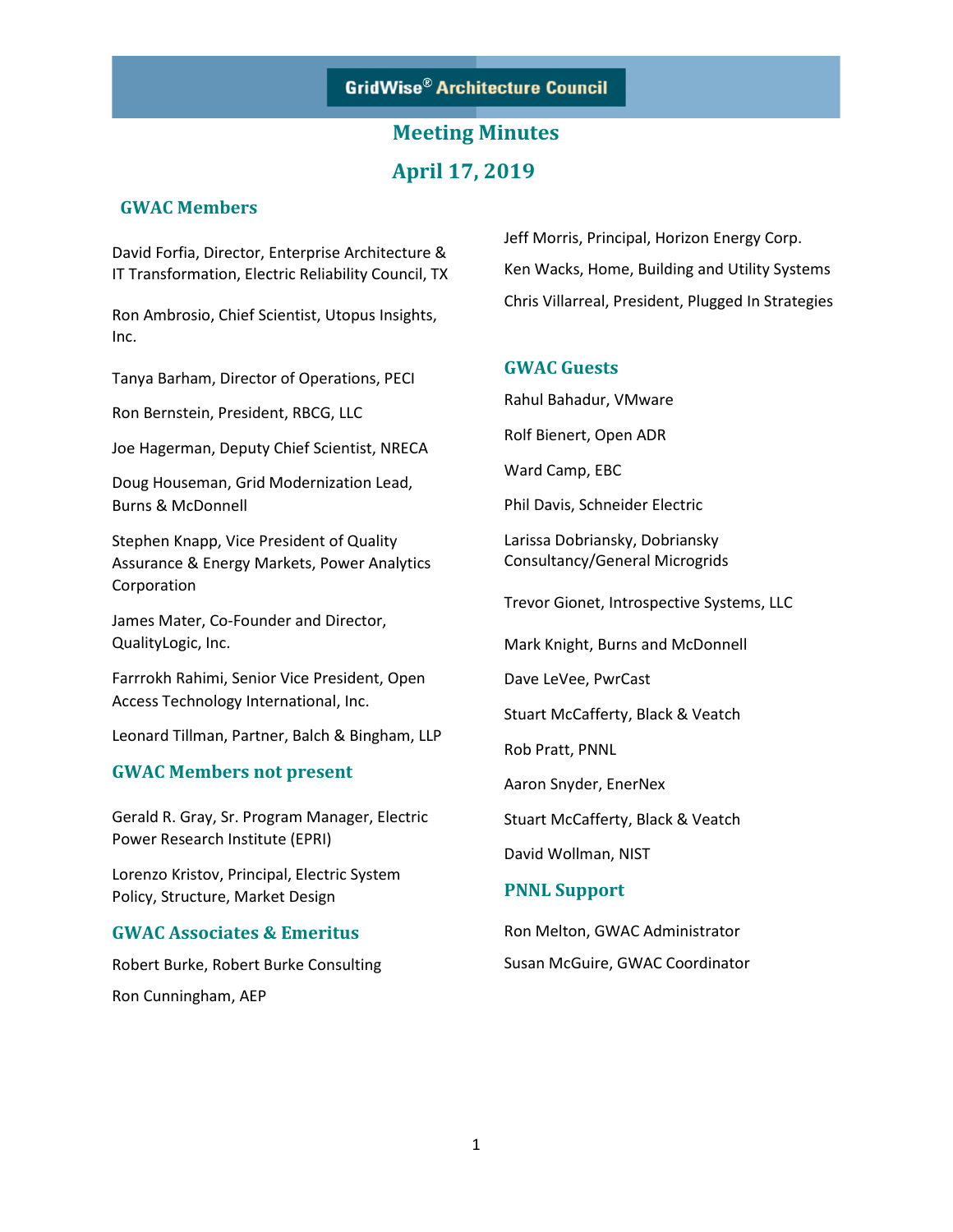# **April 17, 2019**

Ken Wacks followed up with Ron Melton about a document needed for the ISO/IEC technical report abstract submission that he had emailed Ron about on April 1.

Ron Melton opened the meeting and checked attendee names until a quorum was reached was reached at 10:08 PST.

Ron read the proprietary information notice.

David welcomed the group to the April meeting.

Ron Melton reviewed the agenda. He noted that Rob Pratt, PNNL would join the meeting part way through and give a report on the PNNL TE project DSO-TSO Modeling task.

#### Action Items

Ron Cunningham had an action to work with Lorenzo Kristov, Trevor Gionet, Leonard Tillman, and Dave LeVee on the next steps in Grid 3.0 as a GWAC activity (next steps, identify a deliverable). This is complete.

Ron Melton needs to have a call with Joe Hagerman, and Ron Bernstein, to discuss the smart buildings as a transactive hubs white paper.

Ken Wacks followed up with Ron Melton about a document needed for the ISO/IEC technical report abstract submission regarding the GWAC Roadmap that he had emailed Ron about on April 1.

Ron Melton and Rahul Bahadur were to have a call to discuss the Economic Reliability white paper.

This may be done? Farrokh would like to be involved also. He asked about a matrix that shows use cases - he wants to make sure that there is agreement on the use cases. Mark Knight verified that a call was made and that the scope of the paper is being developed as a white paper. The matrix is part of the framework for the paper. Stephen Knapp agreed, saying everyone has their assignments and a white paper is in development. Mark Knight gave the paper title, *"Economic reliability and resilience consideration for TE Systems."*

Ron Melton will review the GWAC Activities matrix submitted last month by Ron Bernstein; he will check for any needed corrections and will get it loaded to the GridArch Sharepoint site. The group discussed if a version could be located on the GWAC website, but without names of people. James Mater thought that would be a good PR move for GWAC to have it on the website, it could be a shorted, public version.

James Mater then asked who has the responsibility to keep the GWAC matrix updated. Ron Melton said that it's probably his job to keep it introduced at the meetings and to keep it updated on a regular basis. Ron Melton also said that each activity leader on the matrix could be tasked as responsible to keep their column up to date. James Mater felt it should be kept up to date or it will not be of value.

Ron Bernstein said his original idea was for the matrix to exceed two slides and be easy to review. He wants it to be informative for the GWAC meeting but not be a document for activity management.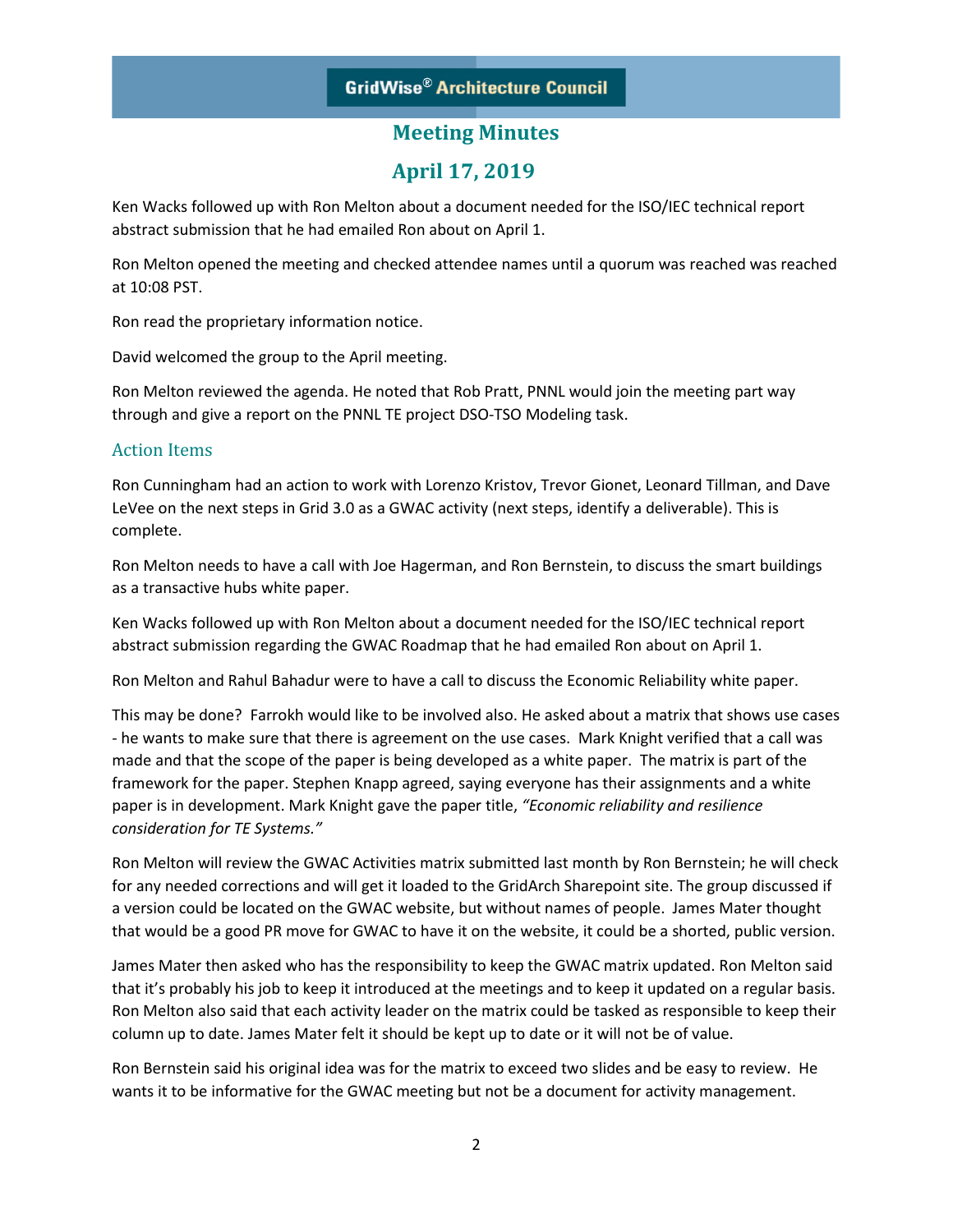### **April 17, 2019**

Ron Bernstein has an action to follow up with Ron Cunningham about the Grid 3.0 white paper.

#### Upcoming events

TESC19, Minneapolis, MN July 8 – 10 Grid Evolution Summit July 29 – Aug 1 in Wash DC IEEE PES General Meeting, Atlanta Aug 4 – 8, 2019 AHR Expo 2020, Orlando FL Feb. 3 – 5, 2020 ISGT 2020, Washington DC, Feb. 17 – 20, 2020 EMSO (houseman) EMS Operators conference

#### GWAC Website update

A cost estimate came back from PNNL but the cost is high, over \$200K

Ron Melton is working with PNNL staff to explore alternatives. They may break it into two phases over two years. The site is hosted on PNNL servers. It could be moved off those servers and move to Word Press hosting services. Ron Bernstein works with that group and is familiar with it. He said that based on his experience they are cost effective.

Ron Bernstein suggested an external site with a GWAC PR committee of volunteers to maintain the website.

Ron Melton asked how important it would be to retain archive documents.

Doug Houseman suggested that the new site could point to the existing website.

Ron Melton said the documents would then have the same URLs.

James Mater and Stephen Knapp both expressed that the historical documents are important. David Forfia said the URL could change and a redirect could be provided.

Farrokh said that existing publications may reference the URLs and felt they are important.

David Forfia asked for a motion of approval of the March meeting minutes. Doug Houseman gave the motion to accept the March minutes. Stephen Knapp seconded the motion. Ken Wacks noted that he had sent Susie a change and the minutes will be updated to include this. There was no further discussion and the motion was approved.

#### **TESC19 Update**

Ron Melton noted that the TESC19 organizing committee is meeting weekly on Mondays at 1:00pm PST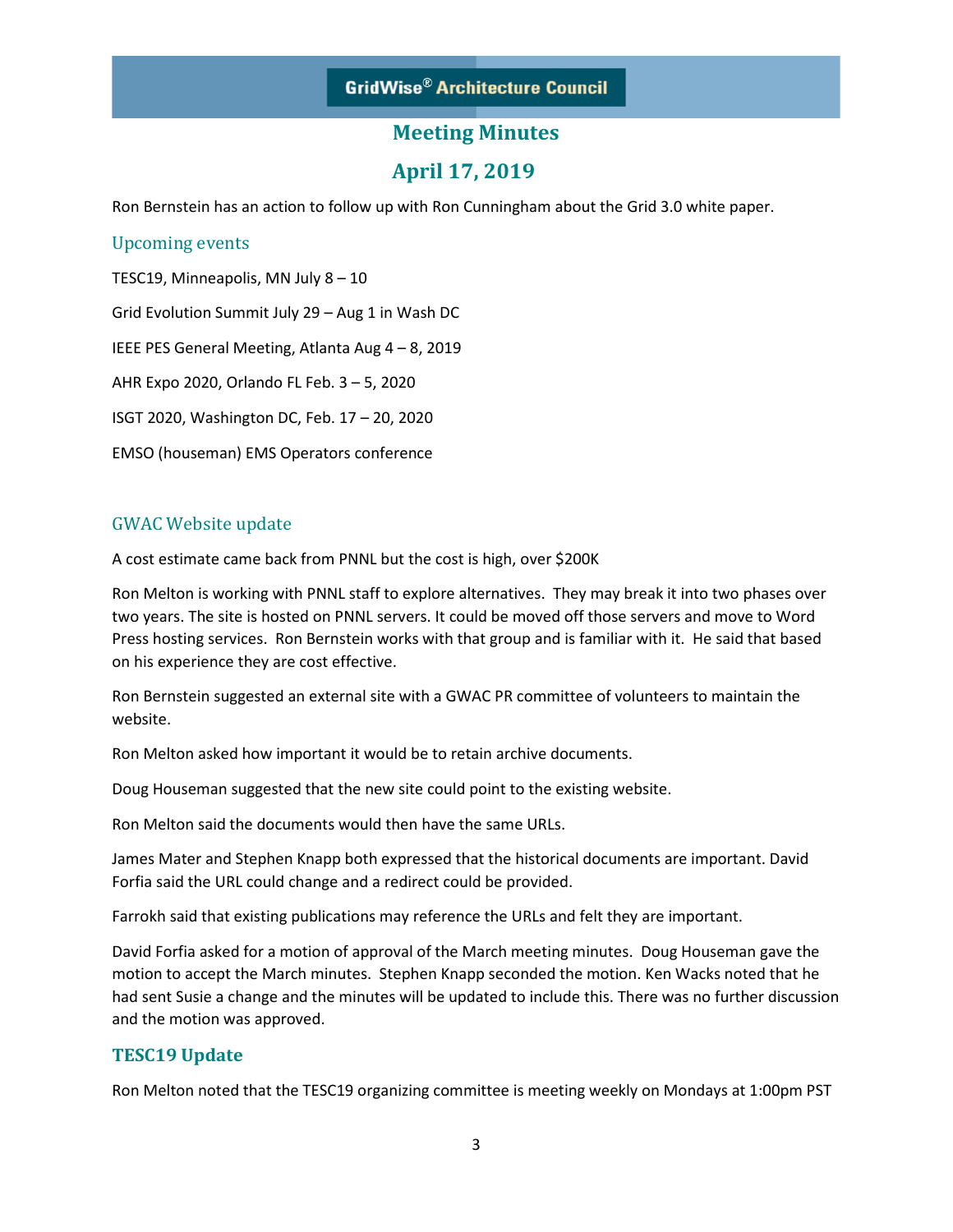## **April 17, 2019**

Ron will visit UMN on 4/29, Ellen Anderson will be there also and possibly Chris Villarreal.

The meeting budget is set.

The registration website is up and David Forfia was the first to register and also Leonard Tillman and Ron Bernstein registered just after David.

Sponsorships have come in for OATI at the Platinum level and Burns & McDonnell at the Gold level. More sponsorships are needed.

TESC19 Abstract and Paper sections

Farrokh is leading the review process of the abstracts and papers and that is in progress.

The meeting website is up and running with a registration link.

### Transactive Energy Systems in a Participatory Grid - A Framework for the Future

- Tracks (normal GWAC plus some variation incl resilience)
	- Regulatory and Policy (1)
	- Business Models and Value Realization (1)
	- System Design and Architecture (1)
	- Physical & Cyber Technologies and Infrastructure (1)
	- $-$  Resilience (1)
	- Visions for Participation (1)

Referring to the Meeting Theme and tracks, Ron Melton noted two options for plenary or keynote talks on both July 9 and 10 if the right speakers are identified.

Ron mentioned that Mark Patterson has been recruiting international participants for a plenary session. Mark Knight commented that last year we had some international participants. Ron Melton made a note to look for those names on last year's participant list.

#### **Action Ron Melton: Look for international attendees from last year**

For the foundational sessions he suggested that there be a framework update discussion particularly on the first four sections of chapter four. This would highlight the GWAC but he is open to other suggestions. Working to get the TE framework updated, Ron has pinged people about this and gotten positive comments. Some progress has been made from calls he made yesterday.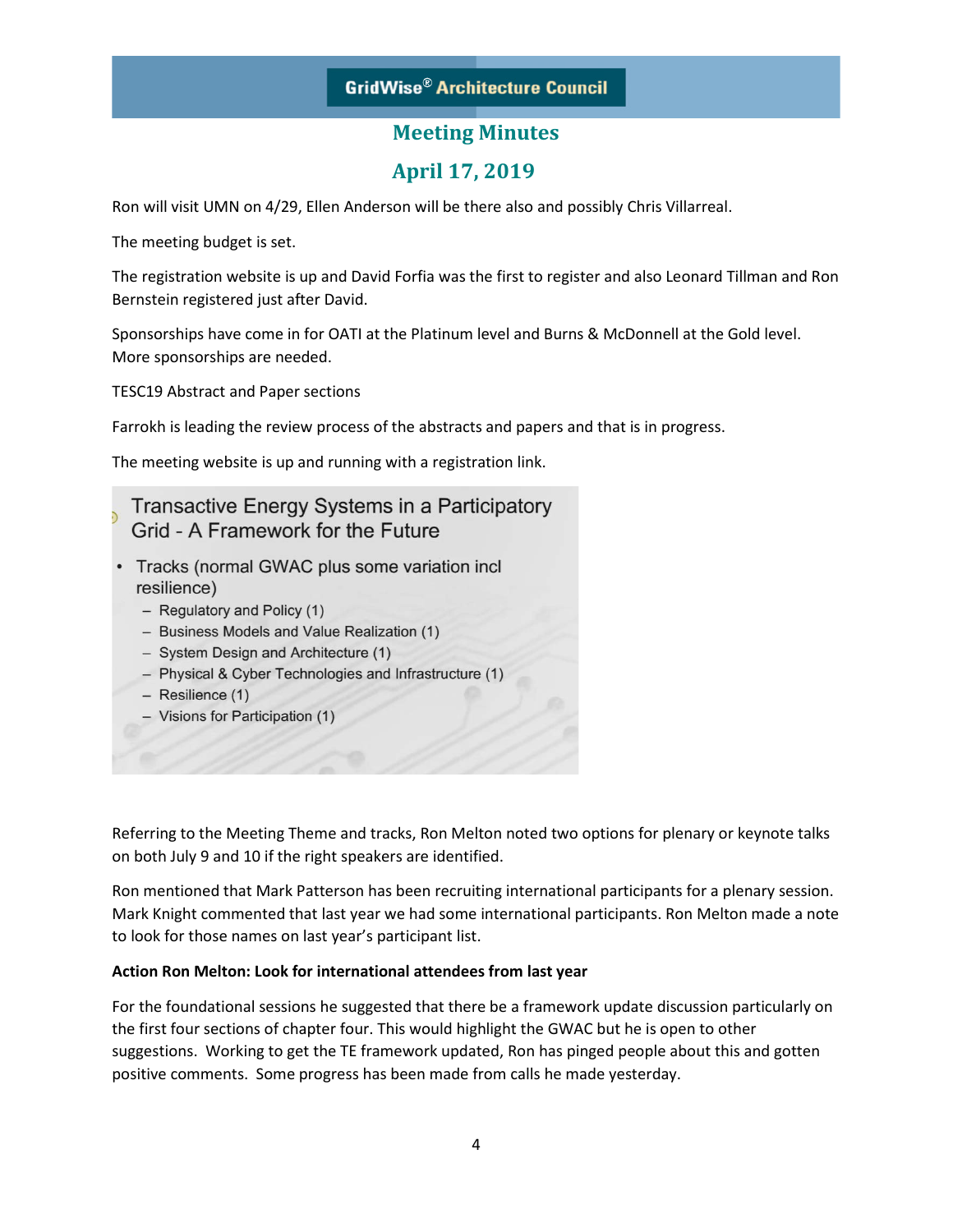# **GridWise® Architecture Council**

### **Meeting Minutes**

### **April 17, 2019**

Maybe a presentation about the GWAC actives in progress from Chris Irwin's program. Chris might want to do the keynote talk. These would feature projects in Chris Irwin's portfolio.

Mark Knight noted that last year's foundational session focused on the Framework as well. He said there could be other ways to make it tangible like linking the framework to real world happenings.

David agreed that we want the meeting to still have the feel of a GWAC conference. The foundational session would be key to that as well.

Doug Houseman thought there should be a GWAC led and staffed session to keep the GWAC connection to the conference. Ron Melton and David Forfia agreed with Doug that it is important to keep the feel of a GWAC conference. We need to be sure to finish up the changes in time.

Ellen Anderson has agreed to moderate a panel, particularly a regulatory one.

Chris Villarreal said he has texted the NARUC president (Nick Wagoner) requesting him to be a keynote speaker. He has not heard back from him yet. Ron Melton also suggested that he be on a regulatory panel as a moderator. Chris said that Nick Wagoner is working on a two year initiative and it would mesh well with the conference theme. Chris will continue to work this issue. Ron Melton said that Nick could be part of the panel that Ellen will lead.

Trevor Gionet had some ideas for plenary speakers and Ron M encouraged him to follow up on those with his international contacts.

Ron Melton noted the PNNL staff who have presented abstracts. These could be the basis of a panel based on the DOE projects overseen by Chris Irwin provided that he is planning to attend.

Doug Houseman – suggested that we fill in the international panel with one or two groups participating by WebEx.

Ron Melton suggested that we get some Canadian participants for the international panel. Chris Villarreal has some connections and Ron Melton does also. Jeff Morris said that he would send some names. Mark Knight noted David Katz is from Ontario. Ron Melton said that this international panel seems to be a popular idea and viable. Mark Knight will look to see if he has the international contact names from last year.

#### **Action: Ron Melton work on getting Canadian international panel participants. Also follow up with Mark Knight and Chris Villarreal**

Mark Knight noted that his discussions with NARUC gave him information on possible travel support for commissioners for a TESC19 regulatory panel. Ron Melton will follow up on this with Mark and Chris. Chris will keep working on getting Nick Wagoner on board.

Mark Knight asked about the Arizona commission – he had reached out to them. He mentioned Carrie Worthington at NARUC. She was on one of the panels at MIT last year. He thought this could line up with what Nick might talk about and would fit well with the theme of this year's conference.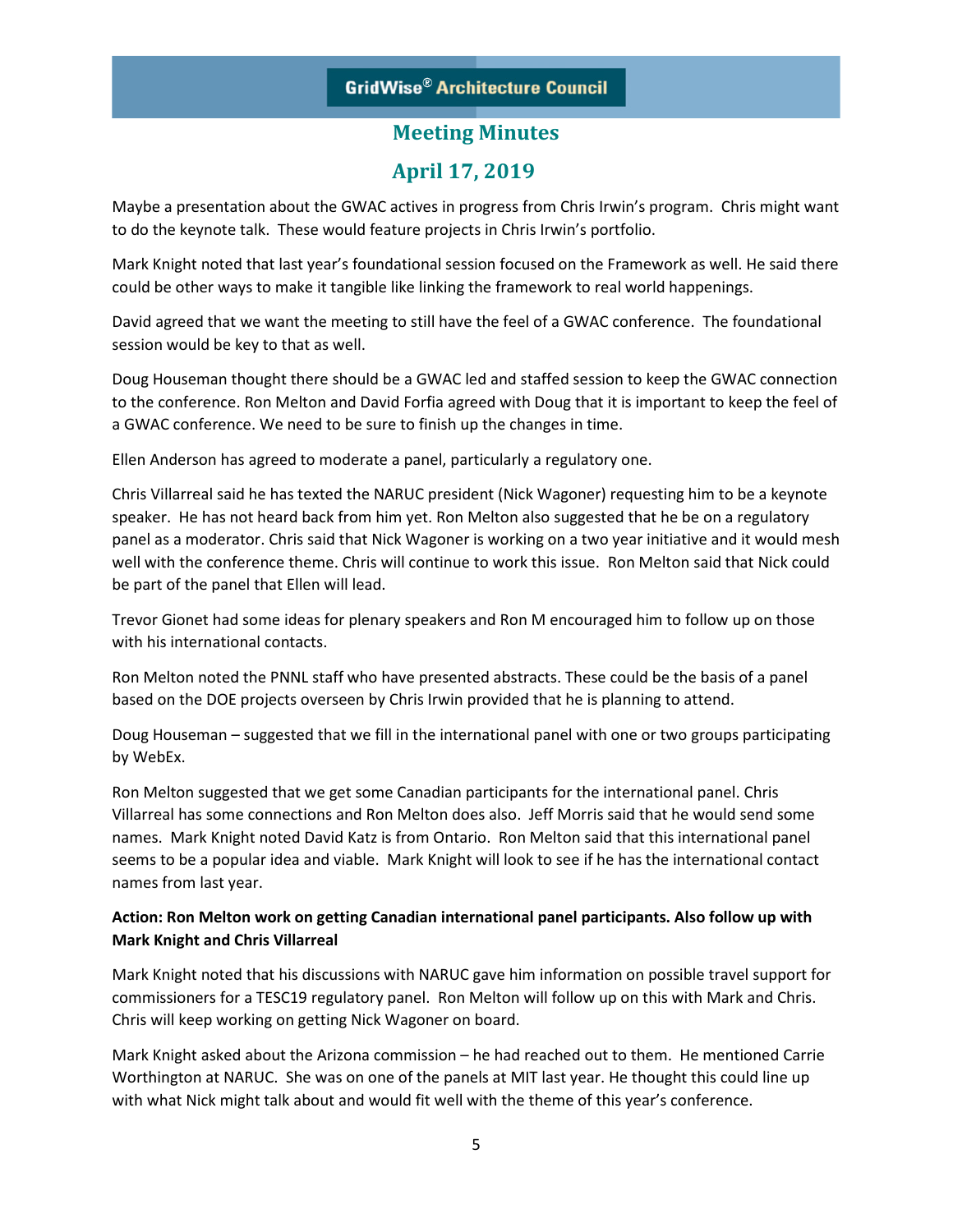### **April 17, 2019**

#### Presentation by Rob Pratt, PNNL on DSO+T

Rob Pratt, PNNL joined the call to give an overview of a large effort being conducted for Chris Irwin – DSO+T, which looks at a hypothetical future TE world with an overlay of DSOs replacing the traditional distribution utility business model. He will articulate this in detail of how to design, simulate and analyze a distribution system operation (DSO) using a transactive approach. The study is underway and hopes to have the study done by December 2019. Some parts of the study will be released earlier.

The design would then be tested with simulation and estimate benefits of deployment at scale over a range of potential grid futures.

They would issue the simulation and valuation framework as an open challenge to industry and the transactive energy community to develop and improve their designs in preparation for field experiments.

Trying to accomplish a field ready design for TE coordination scheme. They would test the design in a co-simulation at scale. Futures and simulation will be part of this. They would issue the simulation and valuation framework as a challenge to the open community to validate their own designs.

PNNL will help others to explore designs and to utilize code for the simulations. There would be a grand prize of co-funding for a real world demonstration that may come out of it ideally.

We hope to show what a DSO might look like and how it might function in an operational time scale.

Saving existing capital investments as we move ahead is important. The rate of return on capital investment and where DSRs can be used, particularly to support PV are a key part. The DSO movement comes about not to put the distribution utility out of business but to change the mechanism so they can stay in.

One objective is to leverage DERs to avoid distribution infrastructure upgrades, and to increase PV hosting capacity.

Also it is important to make distribution planning and operations agnostic to rate of return on capital investment.

Rob reviewed several principal research questions.

A question they hope to help answer – is a DSO+ Transactive deployment of DERs at scale cost effective?

Various outcomes due to different possible scenarios will be demonstrated.

There is a slide that shows key characteristics of the six simulation cases.

ERCOT is a handy characteristic of this project. Its generation mix is as good a representative of the overall US as any with 15% wind power.

Rob answered questions from the group. He noted that this is a one year model.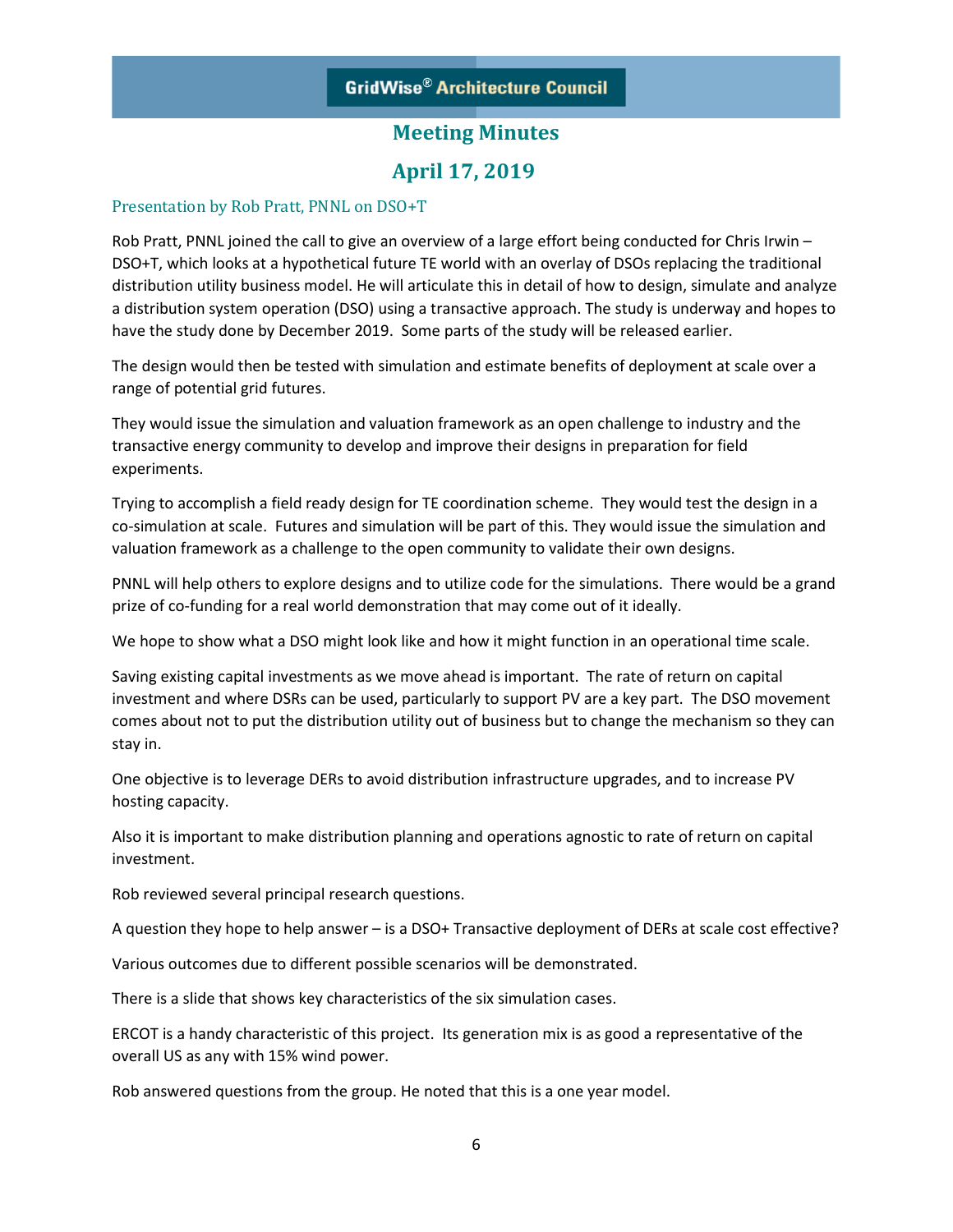### **April 17, 2019**

Ron Melton noted that Rob's slides are available in the meeting slides for this meeting located on the GridArch.org Sharepoint site.

TE Framework Status

# <sup>o</sup> TE Framework Update (cont.)

- · Section 4.1 status? Leonard & Chris
- Section 4.2 status? Farrokh & Lorenzo
- Section 4.3 status? Ron Ambrosio
- · Section 4.4 status? Aaron Snyder & ?

Ron Melton reviewed the progress of the TE Framework update (side 39) and asked if people are using the GridArch.org website for posting their progress. Ron is hoping to publish the framework at the end of May/beginning of June so that it can be out before the conference. He asks for people to have their individual sections completed by April 26 and to load them on the Sharepoint site.

Doug Houseman asked Ron Melton to resend the link to gridarch.org Sharepoint site. Doug has contributed to section 4.4. He has also made changes to the other sections which were sent to Mark. Mark confirmed that changes he received from Doug were for section 4.4. Ron Ambrosio said that his changes to other sections were made over a year ago and he may have had Doug's changes at that time.

Ron Bernstein has made some changes to section 4.3, he will resend that to Ron Ambrosio and he will load it to the GridArch.org Sharepoint.

#### **Liaison Reports**

David Wollman – A test bed workshop was held in Knoxville last week. They will have a test bed meeting next week in Vermont. He noted that the April 30 at EPRI meeting is cancelled

Grid 3.0 – GWAC – material from the last call is in this slide deck.

Ken Wacks – gave a recap of the ISO/IEC meeting in Stockholm. The TE Roadmap will become a technical report published by the group. He sent a meeting summary press release on this to Susie.

David Forfia – The SEPA TE Primer went live on April 15 and it is posted on GridArch.org site. David recognized the major contributions by Mark Knight to this effort in Linked In.

Ron Bernstein – no ASHRAE updates

Doug Houseman – no IEEE PES updates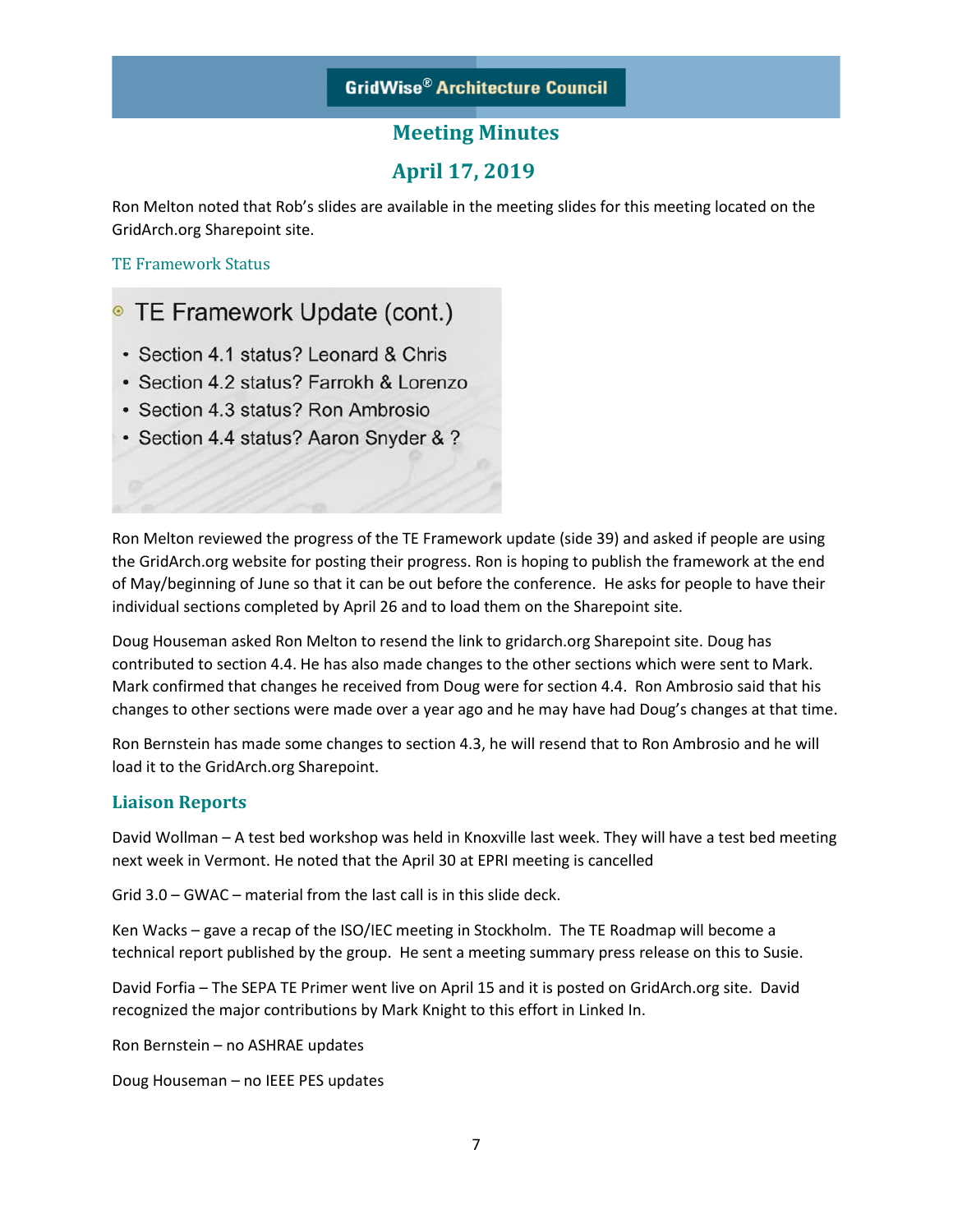# **April 17, 2019**

Chris Villarreal – no NARUC updates

James Mater – Open ADR – they will have innovation summit coming up in San Francisco on TE and Open ADR.

David Forfia asked for a motion to adjourn the meeting. Ron Bernstein gave the motion and James Mater gave the second. The next meeting is May 22.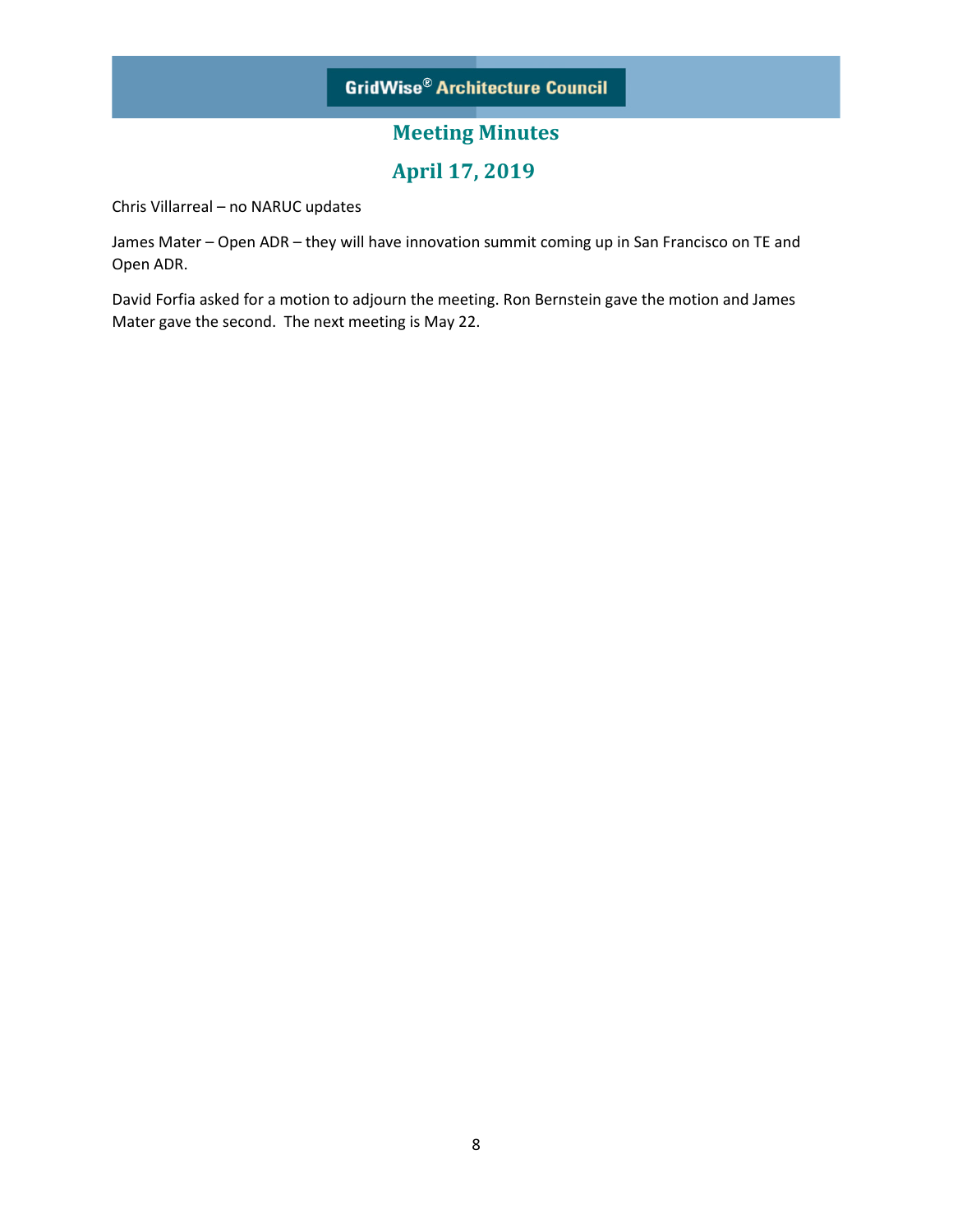### FOR IMMEDIATE RELEASE

# **Standards for IoT Cybersecurity and Energy Management**

### *Stockholm, Sweden – April 5, 2019*

Consumer electronics and IT experts from Asia, Europe, and North America gathered this week at the *Svensk Office Elstandard* near Stockholm, Sweden to continue work on a series of standards under ISO and IEC for home and building networks. These standards are essential to accelerate market growth and commerce in home and building automation systems.

The focus this week was on developing standards for:

- Cybersecurity to protect customer privacy, data, and safety
- Energy allocation based on artificial intelligence (AI)
- Energy management for apartment complexes
- Voice commands and blockchains for devices and appliances

This committee has produced more than 50 standards for the *Home Electronic System* (HES) that includes communication protocols, network management, and applications for automation in homes, apartments, and small commercial buildings. These standards offer manufacturers an infrastructure for creating unique and exciting products to enhance living and working in homes and buildings. By developing products based on a standard infrastructure, manufacturers can focus their expertise on applications that deliver novel customer experiences through innovative products.

As the Internet of Things (IoT) proliferates in homes and buildings, more devices will be collecting and transmitting data on local networks with connections to external servers. Applications based on these data will deliver enhanced conveniences and support renewable energy, thereby enabling home occupants and building managers to have an impact on climate change. Protections for customer privacy and safety are essential. Therefore, this committee is developing cybersecurity standards including a "sentry" function to ensure that:

- − Only authorized devices connect to the home or building network.
- − All data communications to the outside are with authorized servers.
- − The occupant manages privacy by authorizing all data transmission.
- − Data received do not cause unsafe appliance operation.

Energy management is most effective when tailored to a specific home or building. This committee previously issued a standard framework for the Energy Management Agent (EMA), which allocates energy to appliances based on:

• The cost of power from the electric company